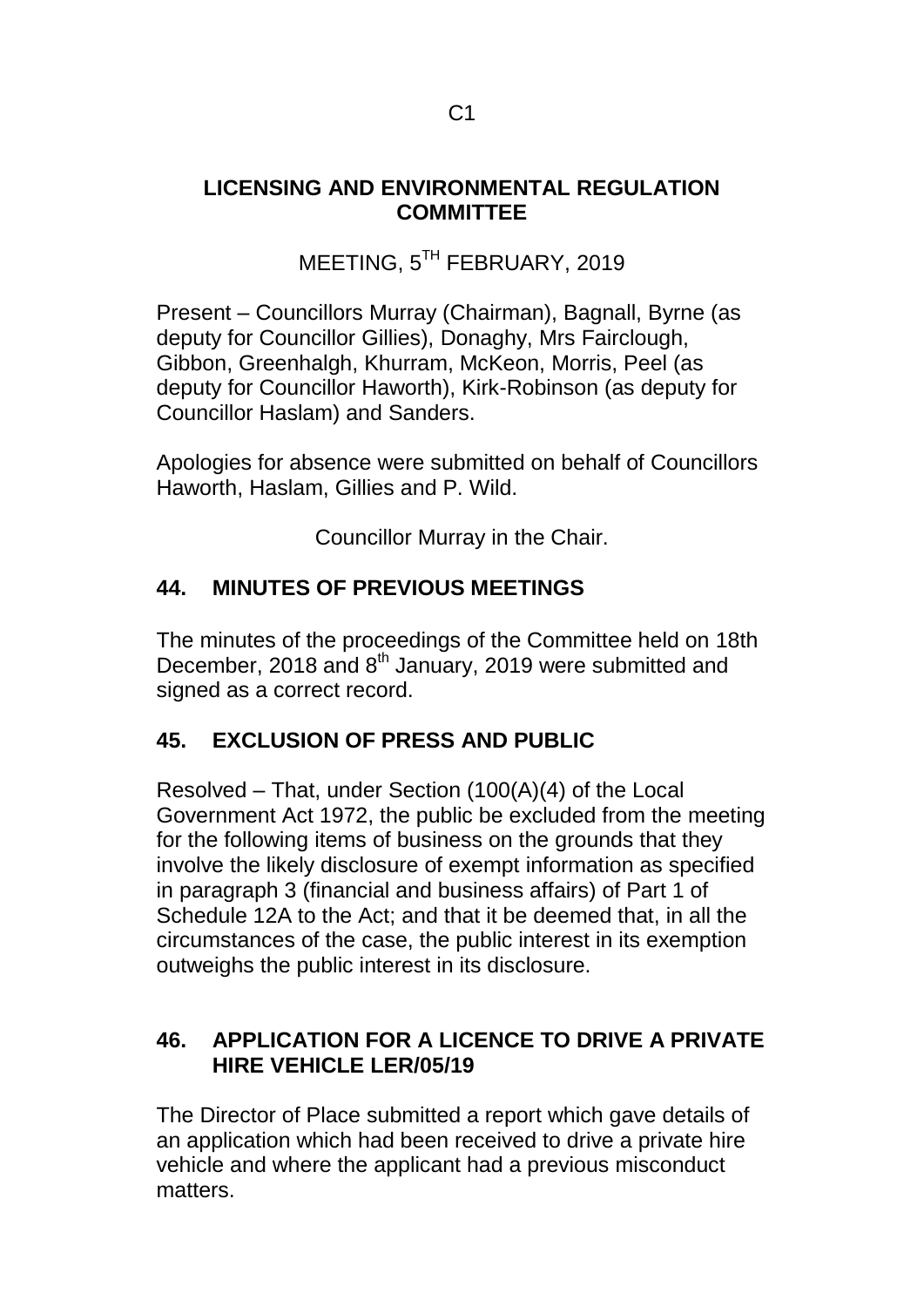The report outlined the full details of the misconduct matter by the applicant.

The applicant and his representative attended the meeting and provided verbal evidence.

The Committee also heard evidence from the Licensing Officer.

It was moved by Councillor Kirk-Robinson and seconded by Councillor Peel that the application be refused.

An amendment was moved by Councillor Donaghy and seconded by Councillor Greenhalgh that the licence be granted, subject to the standard conditions, as set out in the report.

For the Amendment, viz-

Councillors Donaghy, Byrne, Khurram, McKeon, Morris, Greenhalgh, Bagnall and Sanders.

Against the Amendment, Viz –

Councillors Peel, Murray, Mrs Fairclough, Kirk-Robinson and Gibbon.

Abstain, Viz – 0

The amendment was declared carried and became the substantive motion.

For the Motion, viz-

Councillors Donaghy, Byrne, Khurram, McKeon, Morris, Greenhalgh, Bagnall and Sanders.

Against the Motion, Viz –

Councillors Peel, Murray, Mrs Fairclough, Kirk-Robinson and Gibbon.

Abstain, Viz – 0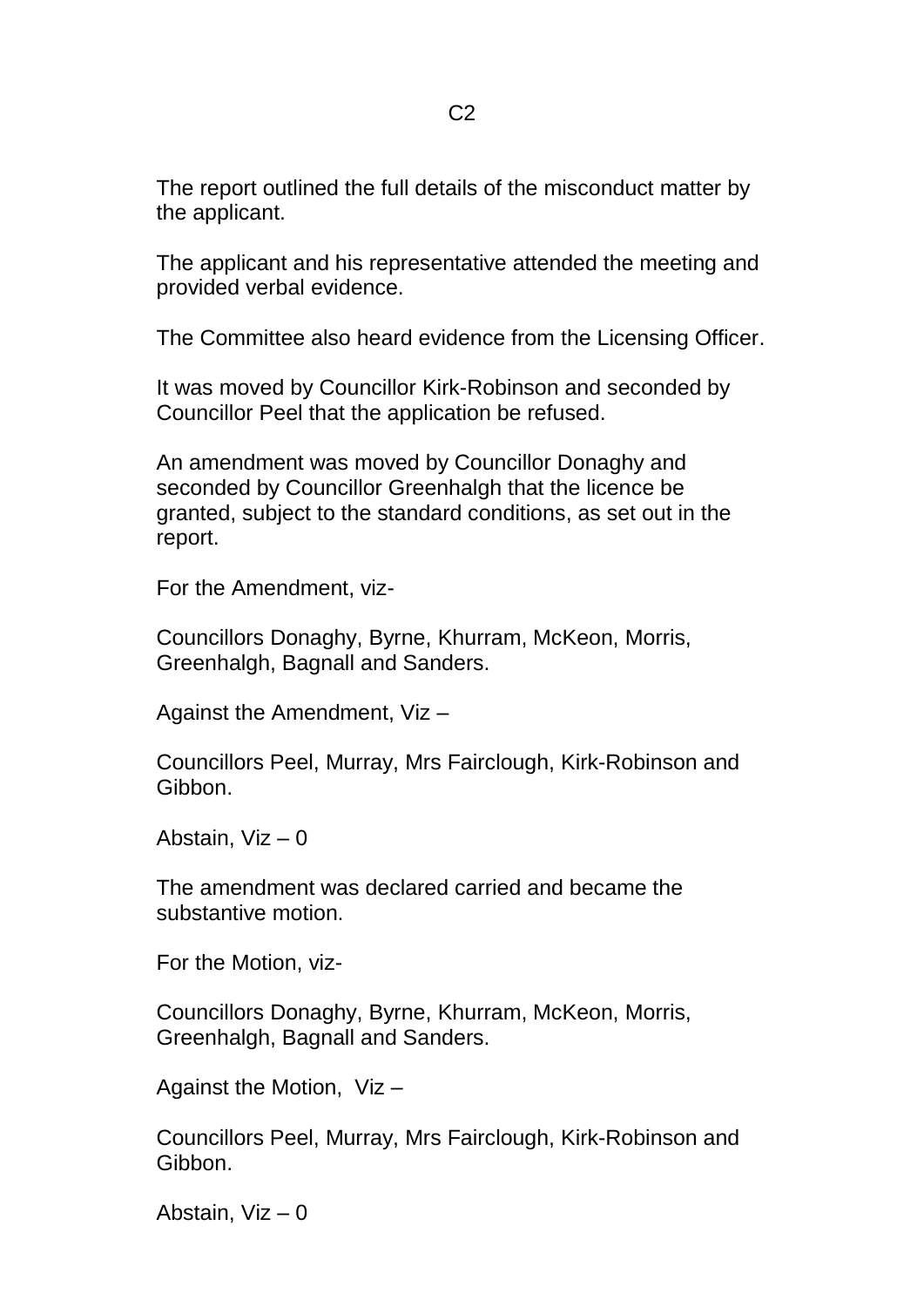Whereupon the motion was declared carried and it was specifically resolved - That the licence to drive a private hire be granted, subject to the standard conditions, as set out in the report.

### **47. APPLICATION FOR A LICENCE TO DRIVE A PRIVATE HIRE VEHICLE LER/06/19**

The Director of Place submitted a report which gave details of an application which had been received to drive a private hire vehicle and where the applicant had a previous misconduct matters.

The report outlined the full details of the misconduct matter by the applicant.

The applicant and his representative attended the meeting and provided verbal evidence.

The Committee also heard evidence from the Licensing Officer.

It was moved by Councillor McKeon and Seconded by Councillor Peel that the application be granted.

For the Motion, viz-

Councillors Donaghy, Byrne, Peel, Khurram, McKeon, Murray, Morris, Mrs. Fairclough, Greenhalgh, Kirk-Robinson, Bagnall, Gibbon and Sanders.

Against the Motion, Viz - 0

Abstain, Viz – 0

Whereupon the Motion was declared carried and it was specifically resolved - That the licence to drive a private hire vehicle be granted, subject to the standard conditions, as set out in the report.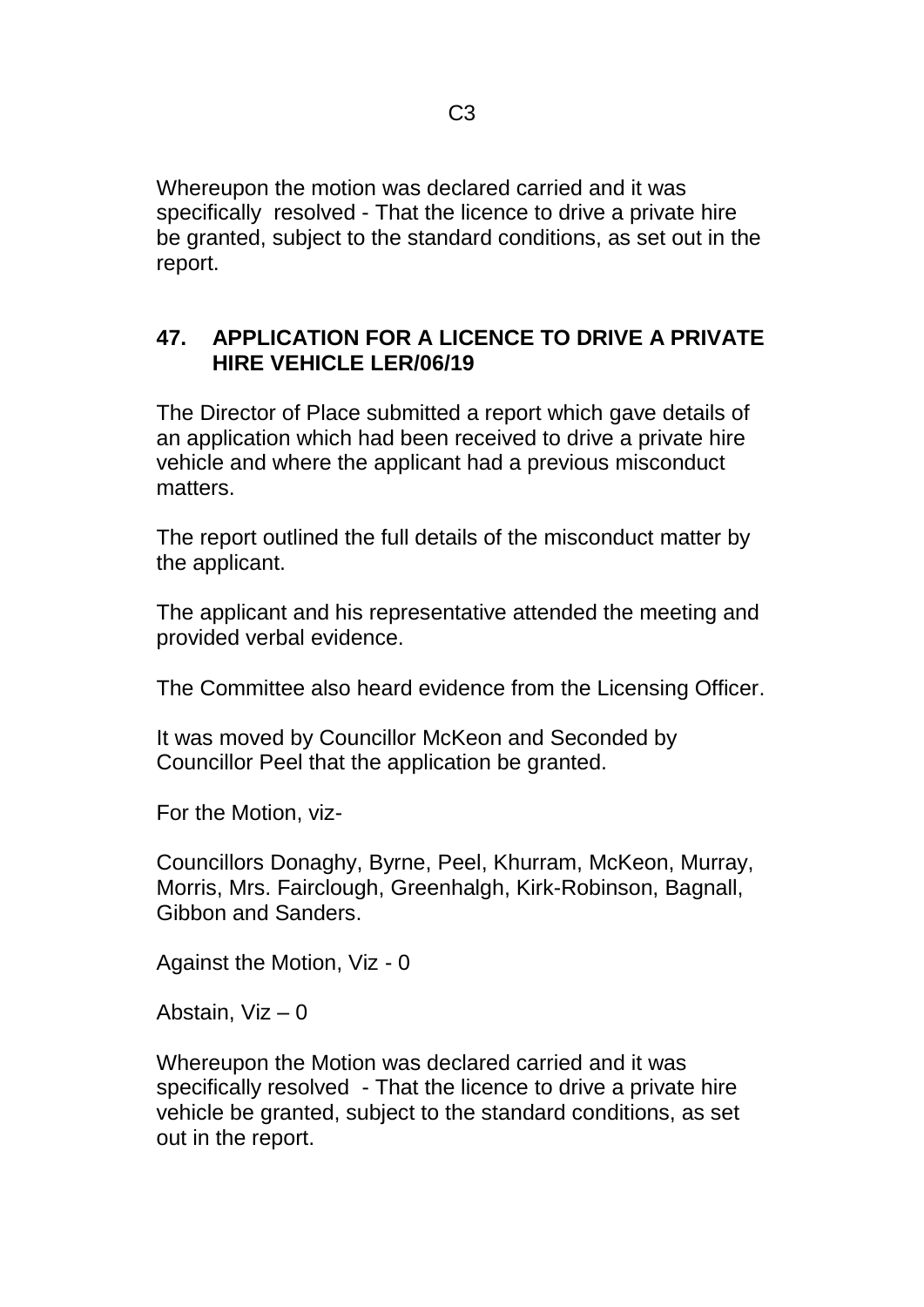### **48. MISCONDUCT BY LICENSED PRIVATE HIRE DRIVER LER/04/19**

The Director of Place submitted a report which gave details of misconduct matters in relation to a driver licensed to drive a private hire vehicle.

The report outlined the full details of the misconduct matters by the driver.

The driver attended the meeting and requested that consideration of the matter be deferred as he had applied for information from the Police and his solicitor was not in attendance.

The Committee also heard information from the Licensing Officer.

It was moved by Councillor Greenhalgh and Seconded by Councillor Mrs. Fairclough that consideration of the matter be deferred until a future meeting of this Committee.

An amendment was moved by Councillor Murray and seconded by Councillor Peel that the Committee proceeds to consider the matter.

For the Amendment, viz-

Councillors Peel, Murray and Bagnall.

Against the Motion, Viz -

Councillors Donaghy, Byrne, McKeon, Morris, Mrs. Fairclough, Greenhalgh, Kirk-Robinson, Gibbon and Sanders.

Abstain, Viz – 0

The amendment was declared lost and the substantive Motion considered.

For the Motion, Viz –